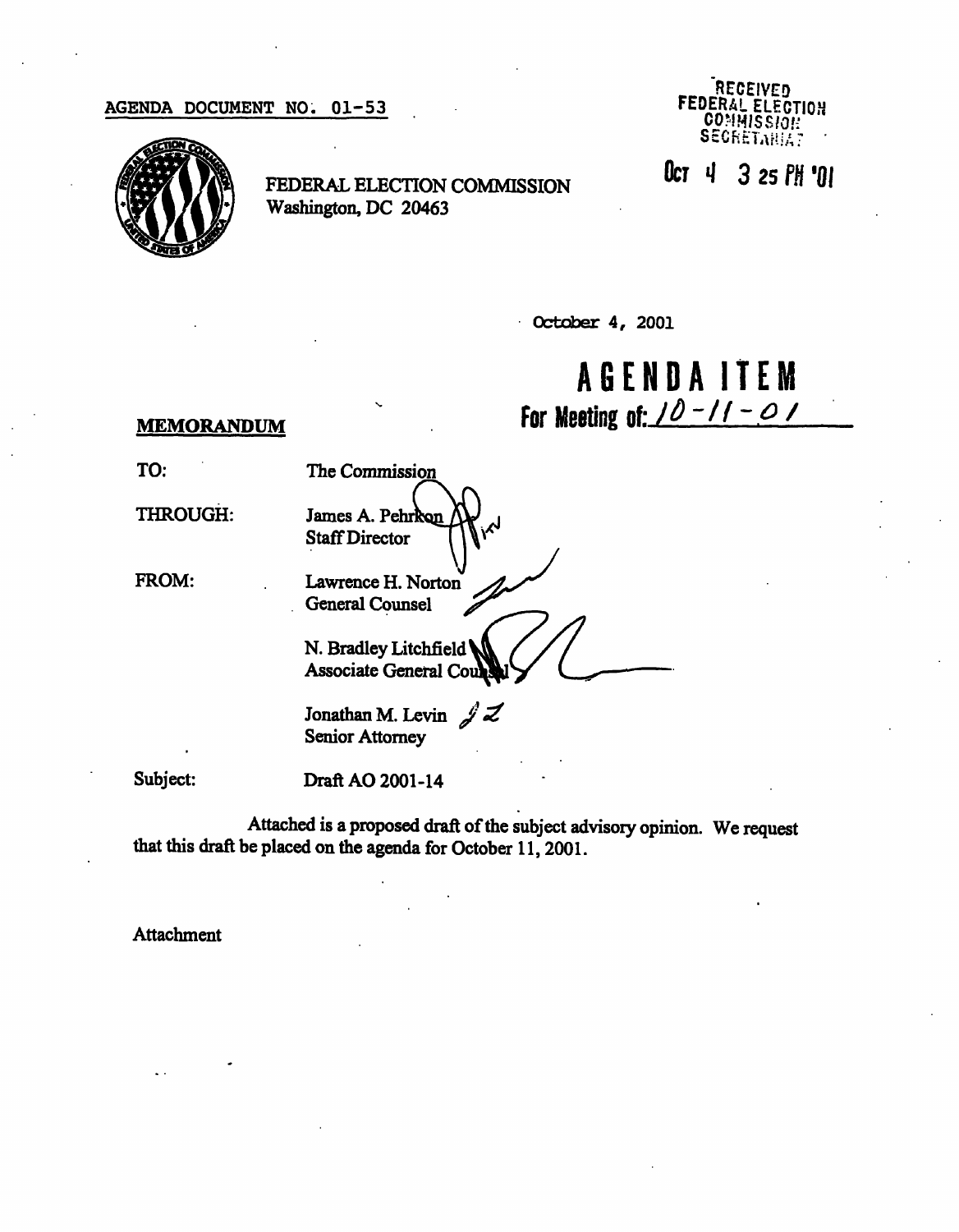1 ADVISORY OPINION 2001-14 2 3 Laurence S. Zakson 4 Reich, Adell, Crost & Cvitan 5 501 Shatto Place 6 Suite 100 7 Los Angeles, CA 90020-1792 8 9 Dear Mr. Zakson: 10 This responds to your letter dated August 29,2001, on behalf of the Los Angeles 11 County Democratic Central Committee ("the Committee"), concerning the application of 12 the Federal Election Campaign Act of 1971, as amended ("the Act"), and Commission 13 regulations to the allocation of an employee's salary and other expenses when the 14 employee engages in fundraising activity. 15 The Committee is a local party committee authorized by the California Election 16 Code as the official local party organ of the California Democratic Party for Los Angeles 17 County. It filed its statement of organization with the Commission on September 7, 18 1994, and the statement with amendments indicates that it is a subordinate committee of 19 the State party. See 11 CFR 100.14(b). 20 You state that the Committee has hired a full-time director of communications 21 and development ("the director") to augment its current staffing, which consists of one 22 part-time administrator/office manager. The director, under the supervision of the 23 Committee's officers, will be responsible for developing and managing the committee's 24 relations with the media and for creating and implementing fundraising programs, 25 including an institutional donor program targeting donors such as corporations and labor 26 organizations, which are ineligible to contribute to Federal campaigns but are eligible to 27 make contributions under California State law. Although the Committee anticipates that 28 the actual duties of the director will vary over time, it estimates that he will expend at 29 least 75 percent of his time raising funds and the remaining time in connection with 30 media relations. 31 The Committee proposes to pay the salary and fringe benefits of the director 32 according to the four-part formula described below, which it has derived based on the 33 allocation requirements of 11 CFR 106.5 and allocation methods approved in Advisory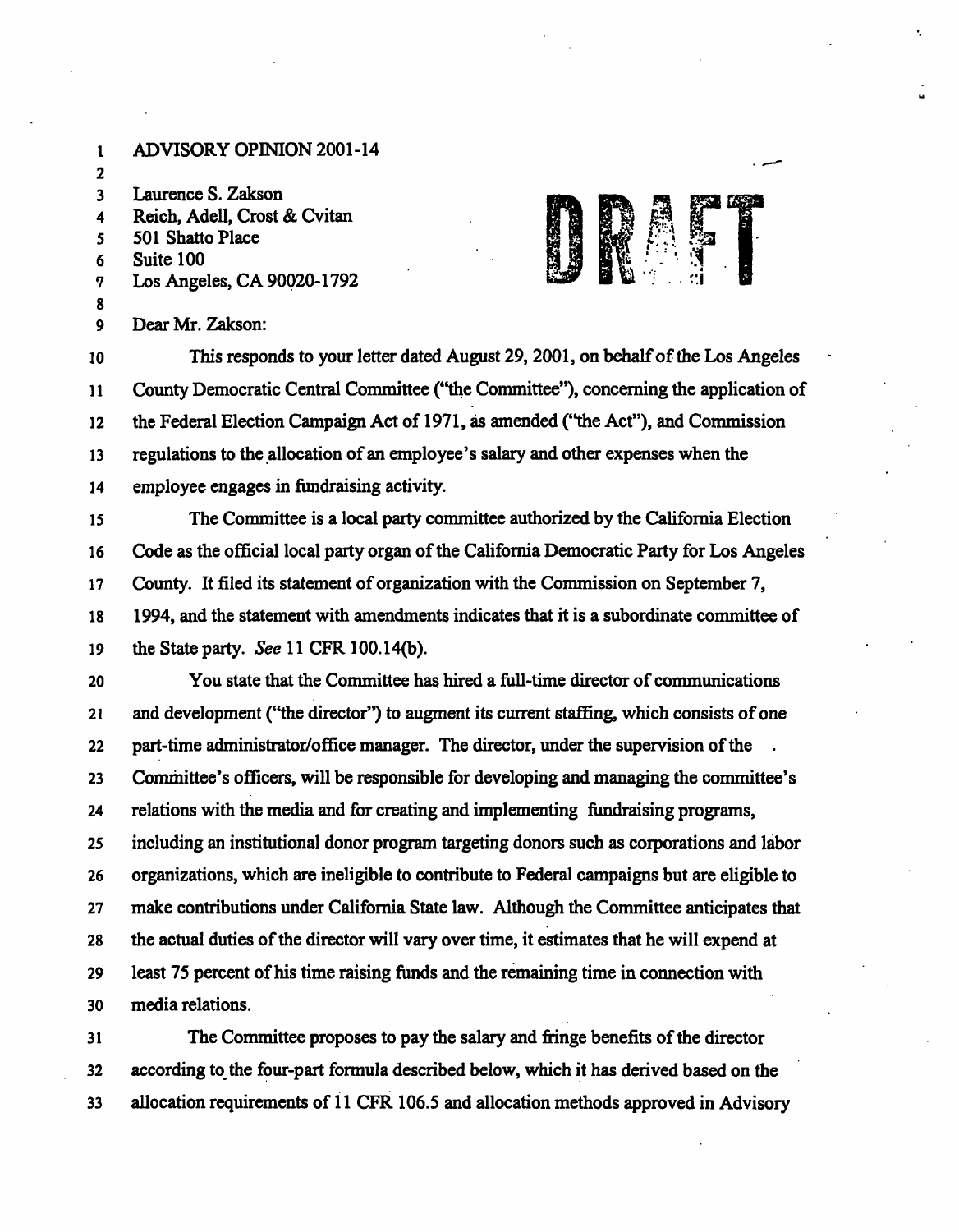| 1                          | Opinions 1992-2 and 1994-37. <sup>1</sup> The Committee will pay the director's salary on a semi-                                                                                                                                                                       |
|----------------------------|-------------------------------------------------------------------------------------------------------------------------------------------------------------------------------------------------------------------------------------------------------------------------|
| $\mathbf{2}$               | monthly basis from the committee's Federal account, reimbursing that account from the                                                                                                                                                                                   |
| 3                          | non-Federal account within the first three business days of the next month. See 11 CFR                                                                                                                                                                                  |
| 4                          | $106.5(g)(2)$ . The Committee proposes to estimate the appropriate allocation of the                                                                                                                                                                                    |
| 5                          | director's compensation based on the following formula:                                                                                                                                                                                                                 |
| 6<br>7<br>$8 -$<br>9<br>10 | (1) percentage of hours worked during the month on non-fundraising<br>matters X (base salary plus payroll taxes) X ballot composition non-<br>Federal percentage = non-Federal portion of compensation for non-<br>fundraising matters                                  |
| 11<br>12<br>13<br>14       | (2) percentage of hours worked during the month on non-fundraising<br>matters X (base salary plus payroll taxes) X ballot composition Federal<br>percentage = Federal portion of compensation for non-fundraising matters                                               |
| 15<br>16<br>17<br>18<br>19 | (3) percentage of hours worked during the month on each fundraising<br>matter X (base salary plus payroll taxes) X estimated non-Federal<br>percentage of funds received for each fundraising matter $=$ non-Federal<br>portion of compensation for fundraising matters |
| 20<br>21<br>22<br>23<br>24 | (4) percentage of hours worked during the month on each fundraising<br>matter X (base salary plus payroll taxes) X estimated Federal percentage<br>of funds received for each fundraising matter = Federal portion of<br>compensation for fundraising matters           |
| 25<br>26                   | Total compensation = 1 plus 2 plus 3 plus 4                                                                                                                                                                                                                             |
| 27                         | The Committee proposes to have the director complete a timesheet each month                                                                                                                                                                                             |
| 28                         | (copy attached) and submit it by the last day of the month. This timesheet will reflect the                                                                                                                                                                             |
| 29                         | precise projects on which he worked that month. Additional transfers will be made 60                                                                                                                                                                                    |
| 30                         | days after the conclusion of each fundraising program or event to ensure that allocations                                                                                                                                                                               |
| 31                         | match the actual results of the fundraising program. See 11 CFR $106.5(f)(2)$ .                                                                                                                                                                                         |

<sup>1</sup> In Advisory Opinion 1992-2, the Commission permitted a national party committee to retroactively reallocate salaries and benefit amounts of staff members in the fundraising and direct mail divisions, i.e., employees who worked entirely on fundraising, from administrative costs to the direct costs of fundraising events and programs. (This re-allocation was allowed during the period of the first election cycle after the implementation of the revised allocation regulations when the Commission recognized that a brief period of adjustment was necessary for committees acting in good faith.) The requester inquired as to such employees only. Advisory Opinion 1994-37 did not address allocation by a party committee. Instead, it reviewed the allocation of various shared expenses between the Federal and non-Federal campaigns of the same candidate, including direct costs of a fundraising event. The opinion cautioned that the funds received method for fundraising events should not be extended to the other shared costs of the committees.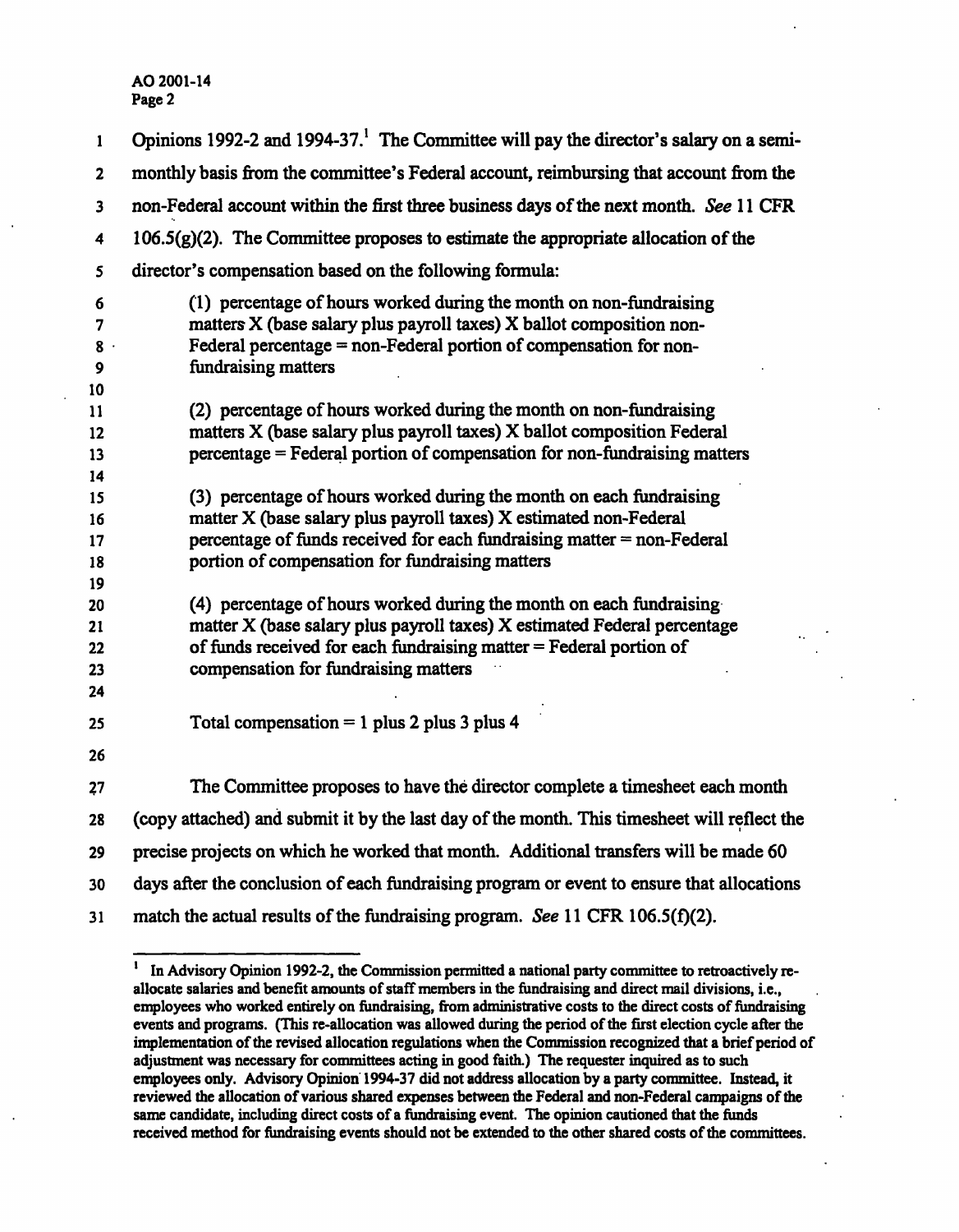1 The Committee proposes to pay for the director's health insurance and cellular 2 telephone monthly expenses from the Federal account and reimburse that account from 3 the non-Federal account, based on the same estimated formula as is used to determine 4 salary allocation. Additional transfers will take place 60 days after the conclusion of 5 each fundraising program or event to ensure that allocations match the actual results of 6 the fundraising program.

7 Applicable regulations

8 Commission regulations provide that party committees that make disbursements 9 in connection with Federal and non-Federal elections "shall make those disbursements 10 entirely from funds subject to the prohibitions and limitations of the Act, or from 11 accounts established pursuant to 11 CFR 102.5," which provides for the establishment of 12 Federal and non-Federal accounts. 11 CFR 106.5(a), 102.5(a).

13 Party committees that establish separate Federal and non-Federal accounts shall 14 allocate specific categories of expenses between those two accounts according to section 15 106.5. These categories include: (i) administrative expenses, "including rent, utilities, 16 office supplies, and salaries, except for such expenses directly attributable to a clearly 17 identified" candidate; and (ii) direct costs of fundraising programs or events by one 18 committee to collect funds for both Federal and non-Federal electoral purposes,. 19 including "disbursements for solicitation of funds and for planning and administration of 20 actual fundraising events." 11 CFR 106.5(a)(2)(i) and (ii).<sup>2</sup> 21 Committees with separate Federal and non-Federal accounts are required to pay

22 the expenses of mixed Federal and non-Federal activities either: (i) entirely from the 23 Federal account with a transfer of funds to the Federal account from a non-Federal 24 account to cover the non-Federal share; or (ii) from a separate allocation account into 25 which funds from the Federal and non-Federal accounts are deposited solely to pay the 26 allocable expenses of mixed activity. 11 CFR  $106.5(g)(1)(i)$  and (ii). Funds from the

<sup>&</sup>lt;sup>2</sup> The other categories are (iii) State and local party activities exempt from the definition of contribution and expenditure under 11 CFR I00.7(b)(9), (15) and (17), and 100.8(b)(10), (16), and (18) where such activities are conducted in conjunction with non-Federal activities; and (iv) expenses for generic voter drives that include outreach to the general public urging actions such as voter registration, voting, or supporting candidates of a particular party (or associated with a particular issue) without mentioning a specific candidate. 11 CFR 106.5(a)(2)(iii) and (iv).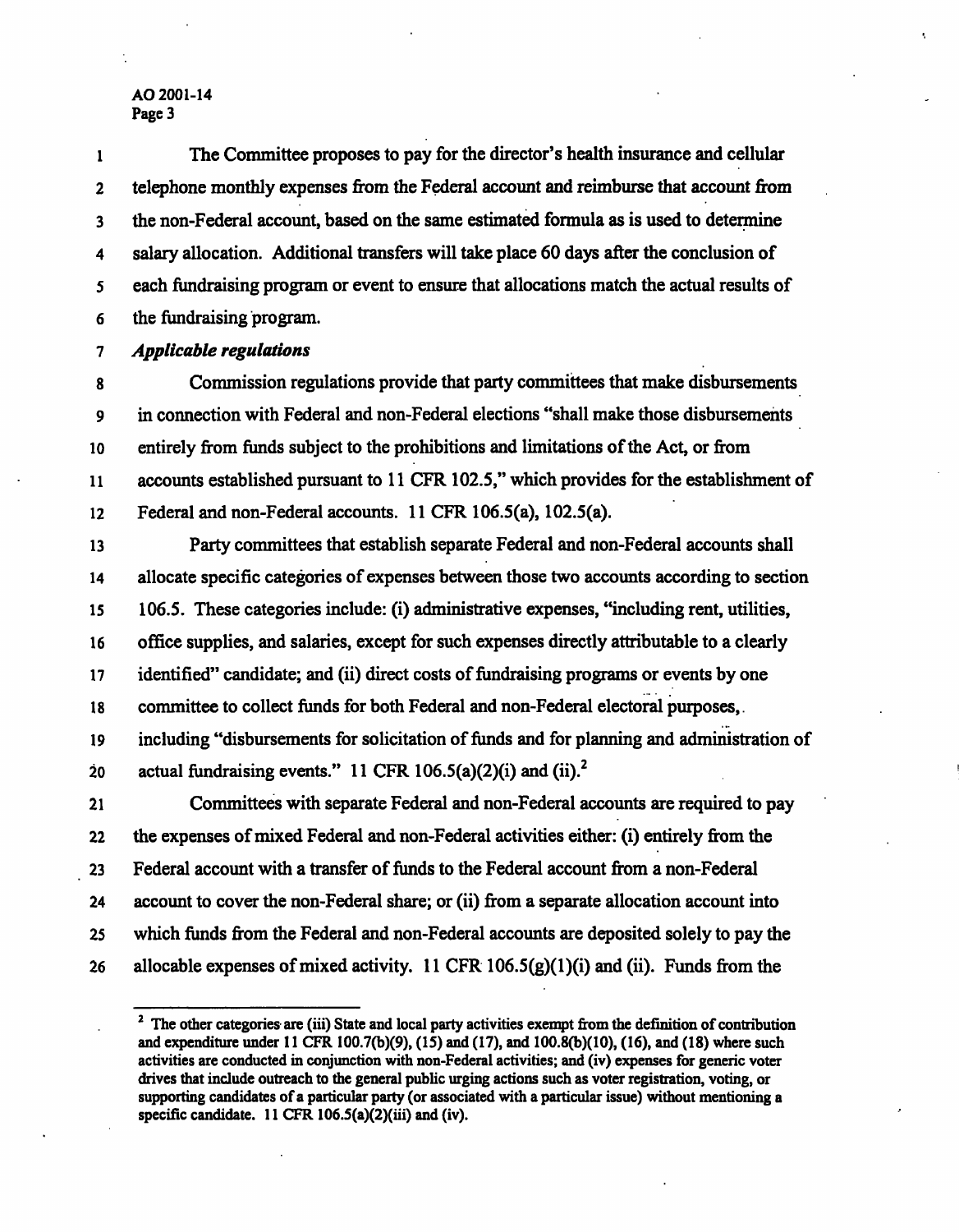1 Federal and non-Federal account will be transferred in amounts proportionate to the 2 Federal and non-Federal share of each allocable expense. With the exception of transfers 3 made pursuant to the adjustment of the fundraising ratio required under 11 CFR  $4$  106.5(f)(2) and described below, such transfers must be made no more than 10 days 5 before, and no more than 60 days after, the payments for which they are designated are 6 made. 11 CFR 106.5(g)(2)(ii).

7 All administrative expenses must be allocated between Federal and non-Federal 8 accounts, if incurred by a committee that makes disbursements in connection with both 9 Federal and non-Federal elections and that chooses to pay any portion of such 10 disbursements from its non-Federal accounts. Methods of Allocation Between Federal 11 and Non-Federal Accounts; Payments; Reporting, 55 Fed. Reg. 26058, 26063 (June 26, 12 1990). State and local party committees are required to allocate their administrative 13 expenses using the "ballot composition method." 11 CFR 106.5(d). Under this method, 14 committees determine their ballot composition ratios at the start of the election cycle 15 "based on the ratio of federal offices expected on the ballot to total federal and non-16 federal offices expected on the ballot in the next general election to be held in the 17 committee's state or geographic area." 11 CFR 106.5(d)(l)(i). The regulations list the 18 relevant Federal and State offices and explain how they should be counted for purposes 19 of the ratio. The regulations also provide that local party committee ratios may include 20 "a maximum of two additional non-federal offices if any partisan local candidates are 21 expected on the ballot in any regularly scheduled election during the two-year 22 congressional election cycle," as well as an additional, generic non-Federal point. 11 23 CFR 106.5(d)(l)(ii).

24 Fundraising costs, however, must be allocated on a different basis, i.e., on the 25 basis of the particular event or program. A party committee allocates the direct costs of 26 each fundraising event or program if both Federal and non-Federal funds are collected by 27 that one committee through such program or event. (This is not to be confused with joint 28 fundraising events conducted by more than one committee.) 11 CFR 106.5(f); 55 Fed. 29 Reg. at 26065. The committee must allocate its fundraising costs based on the ratio of 30 funds received into its Federal account to its total receipts from each fundraising program 31 or event. 11 CFR 106.5(f)(l).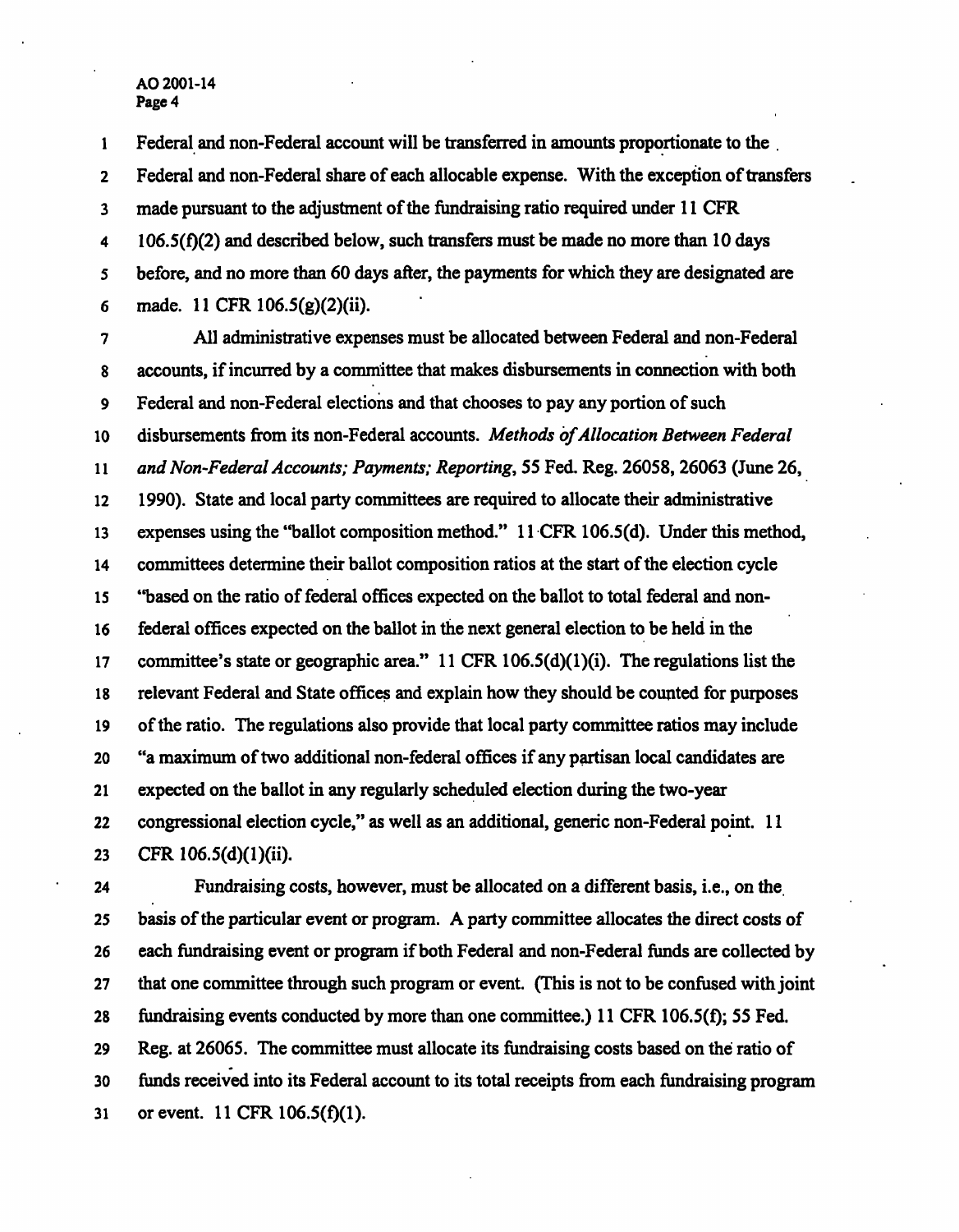1 Each program or event has its own ratio. Prior to each program or event, the 2 committee estimates this ratio based on its reasonable prediction of its Federal and non-3 Federal revenue for the program or event, and any fundraising disbursements made prior 4 to the actual program or event will reflect this ratio. 11 CFR 106.5( $f$ )(1). The committee 5 adjusts its ratio no later than 60 days following each such program or event to reflect the 6 actual ratio of funds received. If the non-Federal account has paid more than its share, 7 the committee must transfer funds from its Federal to its non-Federal account, as 8 necessary, to reflect the adjusted ratio. If the Federal account has paid more than its 9 share, the committee may transfer funds from its non-Federal to its Federal account to 10 reflect the adjusted ratio, and such a permitted transfer must occur within 60 days of the 11 program or event. 11 CFR 106.5 $(f)(2)^3$  The regulations explain that, in the case of a 12 telemarketing or direct mail campaign, the "date" for the program is the last day of the 13 telemarketing campaign, or the date on which the final direct mail solicitations are made.  $14$  11 CFR 106.5(f)(2).

٢,

15 Analysis

16 The category of "salaries" is a specifically listed example of an administrative 17 expense. 11 CFR 106.5(a)(2)(i). As such, the salary of a party employee would normally 18 be allocated pursuant to the ballot composition formula. Nevertheless, in defining the 19 direct costs of fundraising in the context of the allocation regulations, the Commission 20 includes planning and administration of actual fundraising events. See 11 CFR 21 106.5(a)(2)(ii). The compensation by the Committee for the time that the director spends 22 on discrete mixed (i.e., Federal/non-Federal) fundraising events or programs could be 23 included in the expenses for the planning and administration of events and thus would be 24 a direct cost of fundraising. This compensation would include both the salary and health 25 insurance premiums attributable to that time. The cellular phone expenses incurred by 26 the director that relate to a discrete mixed fundraising event or program may also be 27 included as an allocable direct fundraising cost. Under the circumstances presented, the 28 Committee may take the percentage of the monthly hours that will be apportioned for

<sup>3</sup> The first ratio must be noted in the committee's report for the period in which the first disbursement is made for the program or event. The committee must make note of any adjustment in the ratio and the transfers in its report for any period in which the transfer was made, and report the date of the program or event that serves as the basis for the transfer.  $11$  CFR  $106.5(f)(1)$  and (2).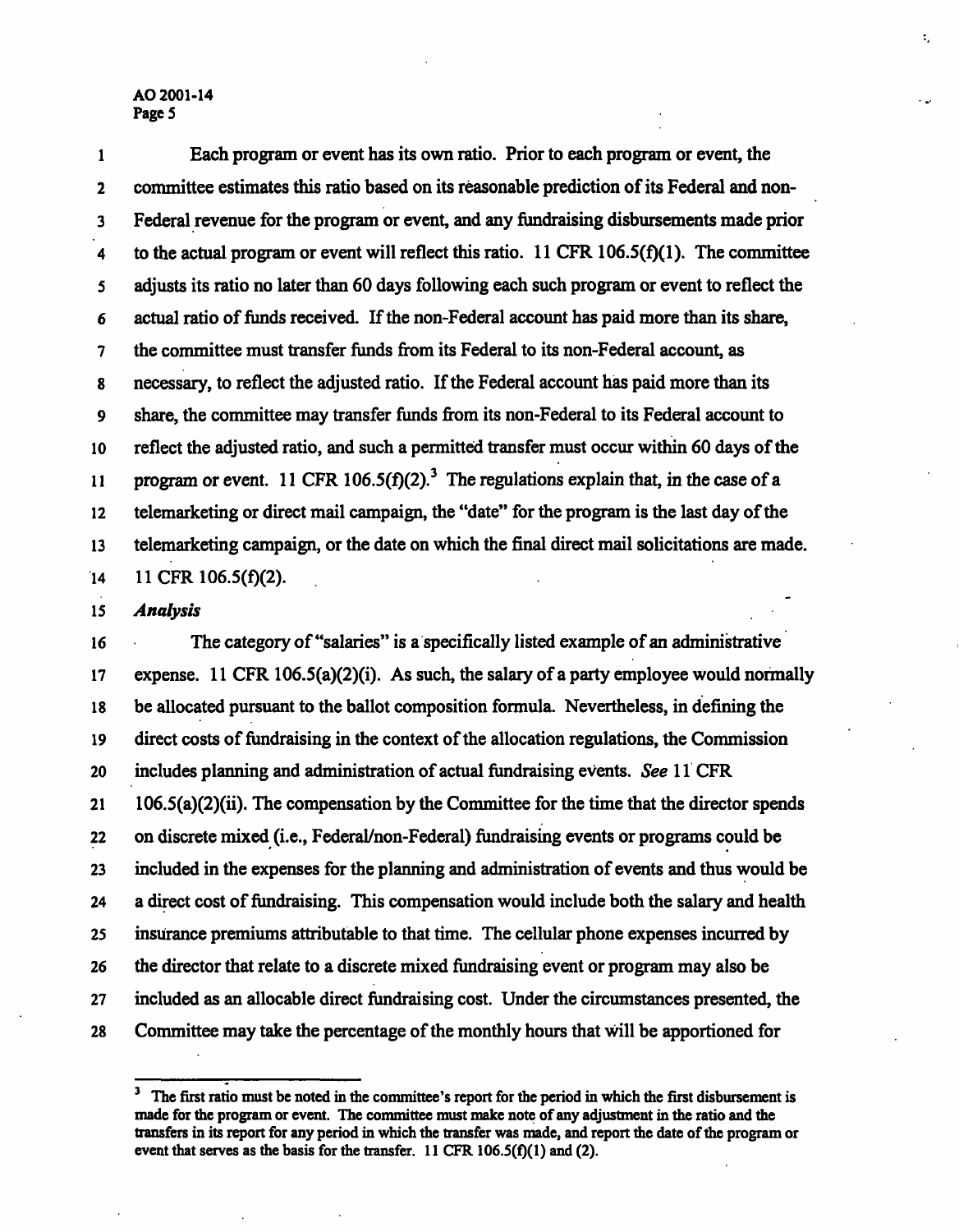1 salary and health premiums to a discrete mixed fundraising event or program and apply it 2 to the monthly cell phone charges to determine the phone expenses for that program or 3 event. The Committee should then apply the Federal/non-Federal ratio of the program or 4 event to the phone expenses for the program or event (including the adjusted ratio when that is appropriate).<sup>4</sup> (Any phone charges that are not attributable to the activities of the 6 Committee should be omitted from any cost or allocation determination.)

7 Any expenses for the director's time (salary and insurance premiums) and 8 cellular phone usage that defray costs of events or programs to raise funds for the Federal 9 accounts only would not be allocable under the circumstances you present, but would 10 have to be paid only from a Federal account. See Advisory Opinion 1992-2. Any 11 expenses for the director's time and cellular phone usage that defray costs of programs or 12 events to raise funds for non-Federal accounts only may be paid entirely from non-13 Federal accounts. Any expenses for the director's time or cellular phone usage that 14 pertain to the subject of fundraising, but do not relate to any discrete program or event, 15 should be allocated as administrative expenses under the ballot composition formula.<sup>5</sup> 16 See Advisory Opinion 1992-2. The costs of the remaining activities of the director, 17 which are media relations activities, should be allocated as administrative expenses under 18 the ballot composition formula.

19 The proposed formula for determining the estimated allocation of the director's 20 salary, health insurance premiums, and phone expenses appears to be appropriate, subject 21 to the conditions just described above. The Commission assumes that the formula would 22 be applied as described in the following example. (For ease of illustration, this example 23 may be simpler than the wide variety of expenses for activities, programs, or events of 24 the Committee and the related time and costs for them.) The example will use amounts

<sup>4</sup> The permission granted in this opinion does not extend beyond the Committee's costs specified in the opinion. An apportionable part of the employee's salary and fringe benefits and cell phone costs are allocable as direct fundraising costs under these circumstances because they would be a direct reflection of. time used for the planning and administration of a specific event or program (as well as for solicitations for the event or program). See 11 CFR 106.5(a)(2)(ii). It is unlikely that other administrative costs listed in 11 CFR 106.5(a)(2)(i) would be treatable as allocable direct fundraising costs, unless specific circumstances could establish, a similar direct relationship to the costs of a fundraising event or program.

<sup>5</sup> This would be the case unless the circumstances indicate that the expense would be more properly allocable as an exempt activities cost or a generic voter drive cost, or as an expenditure or disbursement on behalf of one or more Federal or non-Federal candidates. See 11 CFR 106.5(a)(2)(iii) and (iv), and $106.1(a)$ .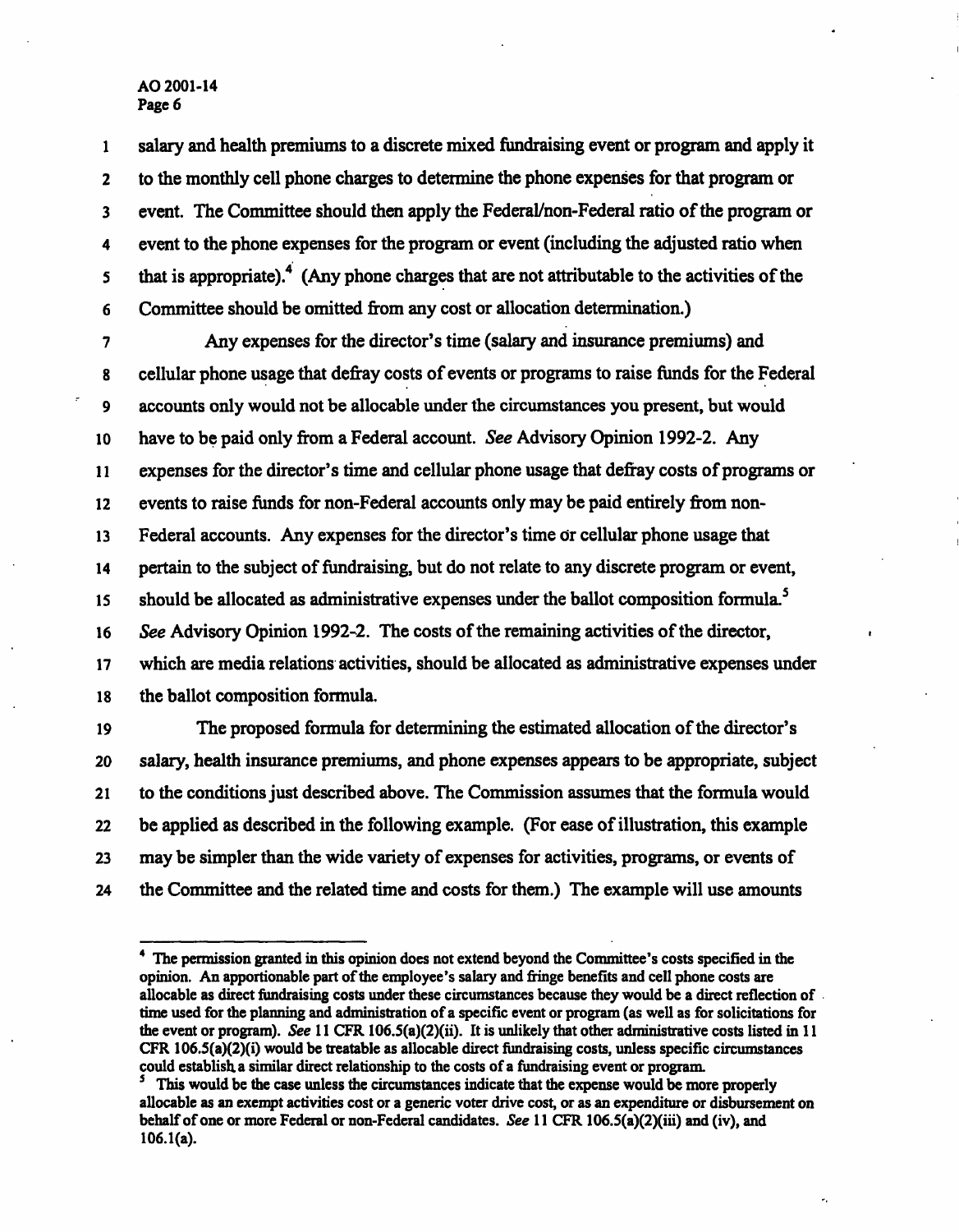| 1                                | for only salary plus payroll taxes (without health insurance and cellular phone amounts).                                                                                                                                                                                                                                                                                               |
|----------------------------------|-----------------------------------------------------------------------------------------------------------------------------------------------------------------------------------------------------------------------------------------------------------------------------------------------------------------------------------------------------------------------------------------|
| $\mathbf{2}$                     | Assume that the total is \$6,000 per month, that he worked 150 hours in the month, and                                                                                                                                                                                                                                                                                                  |
| $\overline{\mathbf{3}}$          | that he spent 60 hours on a fundraising event ("the event"), 60 hours on a fundraising                                                                                                                                                                                                                                                                                                  |
| 4                                | program ("the program"), and 30 hours on media relations. The Commission will also                                                                                                                                                                                                                                                                                                      |
| 5                                | assume a prediction that 20 percent of the event's receipts will be for the Federal account                                                                                                                                                                                                                                                                                             |
| 6                                | and 80 percent for the non-Federal account; a prediction that the Federal and non-Federal                                                                                                                                                                                                                                                                                               |
| 7                                | account would each receive 50 percent of the proceeds for the program; and that the                                                                                                                                                                                                                                                                                                     |
| 8                                | ballot composition formula resulted in a one-third Federal and two-thirds non-Federal                                                                                                                                                                                                                                                                                                   |
| 9                                | split. <sup>6</sup>                                                                                                                                                                                                                                                                                                                                                                     |
| 10<br>11<br>12                   | (1) For media expenses payable from the non-Federal account - the formula would<br>be .2 or 20% (representing the ratio of 30 hours/150 hours) $X$ \$6,000 X<br>two-thirds which equals \$800.                                                                                                                                                                                          |
| 13<br>14<br>15<br>16             | (2) For media expenses payable from the Federal account - the formula would be .2<br>(or 20 %) $X$ \$6,000 $X$ one-third which equals $$400$ .                                                                                                                                                                                                                                          |
| 17<br>18<br>19<br>20<br>21<br>22 | (3) For the event expenses payable from the non-Federal account $-$ the formula<br>would be .4 (or 40%) X \$6,000 X .8 (or 80%) which equals \$1,920.<br>For the program expenses payable from the non-Federal account $-$ the formula<br>would be .4(or 40%) X \$6,000 X .5(or 50%) which equals \$1,200.<br>Thus, total non-Federal account fundraising expenses total equal \$3,120. |
| 23<br>24<br>25<br>26<br>27<br>28 | (4) For the event expenses payable from the Federal account $-$ the formula would be<br>.4(40%) X \$6,000 X .2 (or 20%) which equals \$480.<br>For the program expenses payable from the Federal account $-$ the formula would<br>be .4(or 40%) X \$6,000 X .5 (or 50 %) which equals \$1200.<br>Thus, total Federal account fundraising expenses total would be \$1,680.               |
| 29                               | Total compensation = $$800 + $400 + $3,120 + $1,680 = $6,000$                                                                                                                                                                                                                                                                                                                           |
| 30                               | The above example illustrates how the method proposed would lawfully reflect                                                                                                                                                                                                                                                                                                            |
| 31                               | the application of the administrative and fundraising allocation determinations set out in                                                                                                                                                                                                                                                                                              |
| 32                               | 11 CFR 106.5, including the estimated ratios prior to fundraising events and programs.                                                                                                                                                                                                                                                                                                  |
| 33                               | Consistent with 11 CFR 106.5( $f$ )(2), the Committee's proposal also provides for an                                                                                                                                                                                                                                                                                                   |
| 34                               | adjustment of the ratio and the appropriate transfer of funds within 60 days of the close of                                                                                                                                                                                                                                                                                            |

<sup>6</sup> Schedule HI of the Committee's 2001 mid-year report discloses a ballot composition split in the 2001- 2002 cycle of ten percent Federal and 90 percent non-Federal (one Federal point and nine non-Federal points). The HI schedules on the reports filed for the 1999-2000 cycle indicate a ballot composition split of 37.5 percent Federal and 62.5 percent non-Federal (three Federal points and five non-Federal points).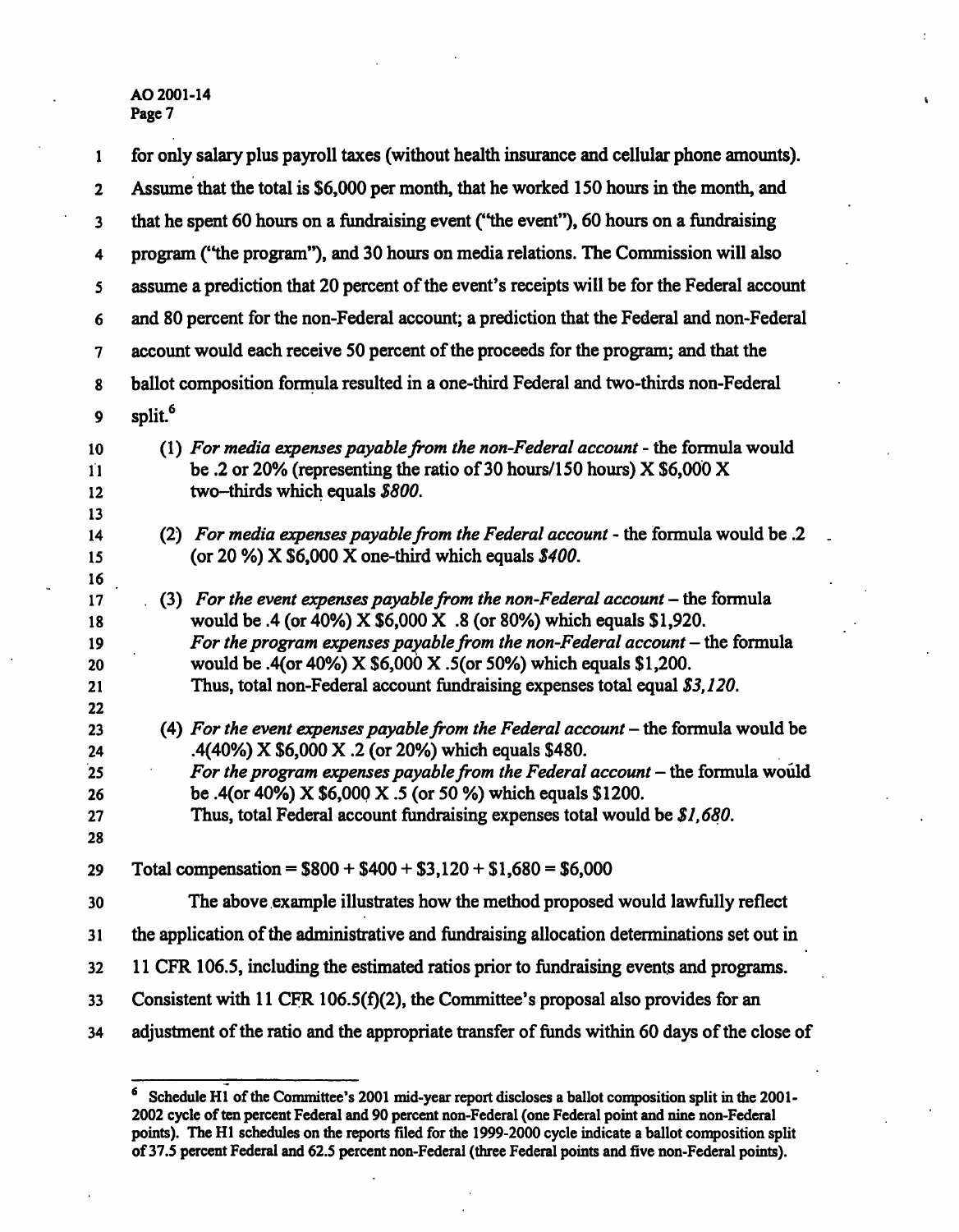1 the event.<sup>7</sup> The Committee should also report in the manner prescribed in that regulation.

2 See footnote 3. In addition, the Commission notes that the proposed time sequences for

3 Committee transfers from the non-Federal to the Federal account would comply with 11

4 CFR  $106.5(g)(2)^8$ 

5 This response constitutes an advisory opinion concerning the application of the 6 Act, or regulations prescribed by the Commission, to the specific transaction or activity 7 set forth in your request. See 2 U.S.C. §437f.

|    |                                     | Sincerely,        |
|----|-------------------------------------|-------------------|
| 9  |                                     |                   |
| 10 |                                     | Danny L. McDonald |
| 11 |                                     | Chairman          |
| 12 | ٠                                   |                   |
| 13 | Enclosures (AOs 1994-37 and 1992-2) |                   |

<sup>&</sup>lt;sup>7</sup> The Commission notes that, consistent with the prescriptions in 11 CFR 106.5(f)(2), the Committee's fundraising programs, such as phone or mail programs, must have beginning and ending dates, rather than open-ended, ongoing durations.

<sup>&</sup>lt;sup>8</sup> You state that, prior to the Commission's issuance of an advisory opinion, the Committee will assign the Director exclusively to fundraising duties and will attribute his salary, health insurance premiums, and cellular telephone bill to various fundraising projects using the funds received method described in 11 CFR 106.S(f). The Commission cautions that such expenses must reflect time spent on discrete programs or events and that time spent on matters not attributable to a specific program or event should be allocated as administrative costs. See Advisory Opinion 1992-2. (See also footnote 5.)